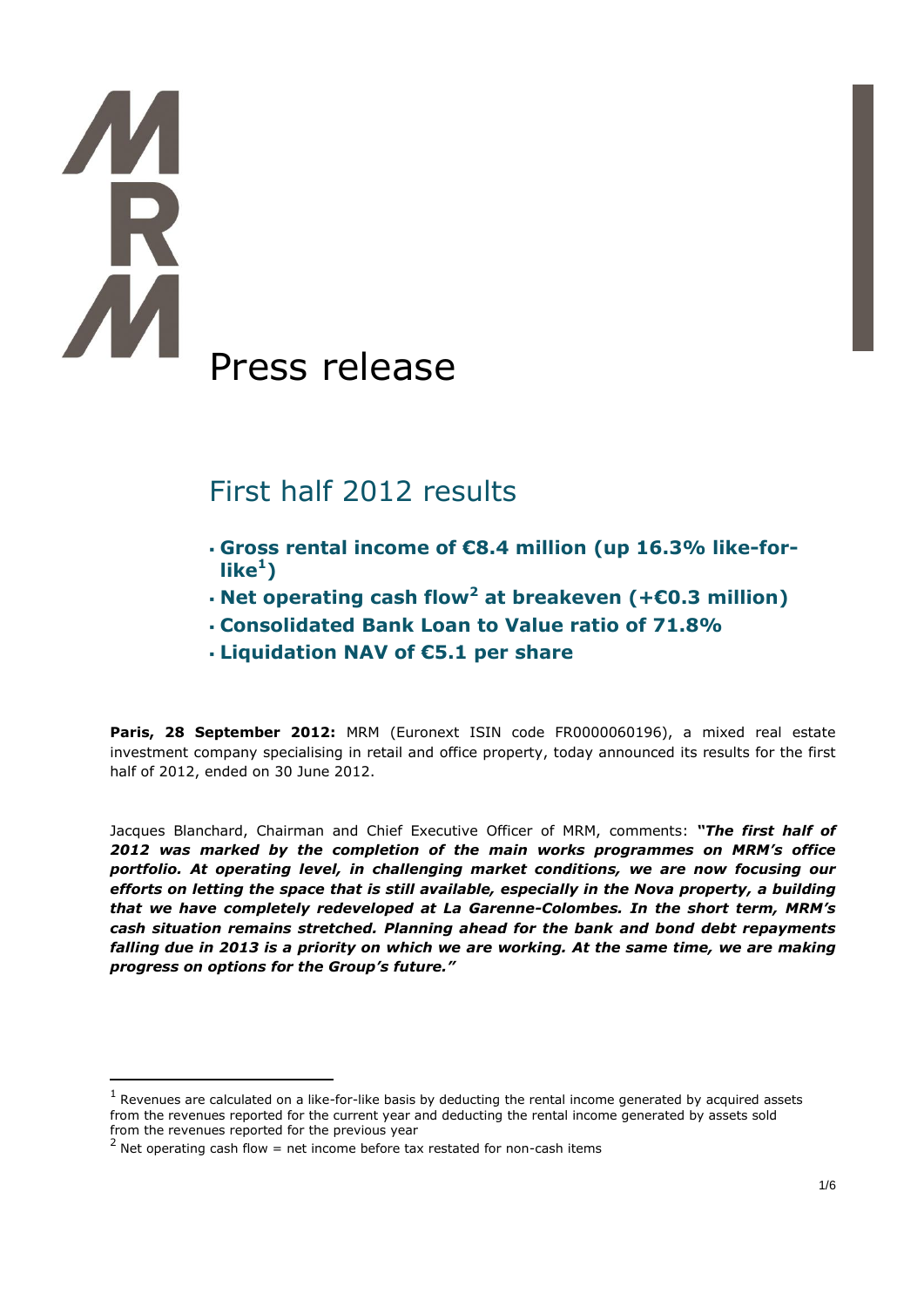### **First-half 2012 results**

During the first half of 2012, MRM recorded consolidated revenues of  $\epsilon$ 8.4 million. Retail properties contributed 63% of gross rental income while the contribution from office properties stood at 37%. The decline compared with the consolidated first-half 2011 revenues ( $\epsilon$ 9.5 million) is primarily attributable to the assets sold since early 2011. On a like-for-like basis, gross rental income grew by 16.3%.

Revenues from office properties rose by 46.4% like-for-like, thanks mainly to the start of numerous leases signed during the second half of 2011 (within Solis property in Les Ulis and Cap Cergy property in Cergy-Pontoise notably). Revenues from retail properties, a portfolio with an already high occupancy rate, rose by 4.0% on a like-for-like basis. Indexation had a positive impact on both asset categories.

| <b>Simplified IFRS income statement</b>  |        |       |           |                     |
|------------------------------------------|--------|-------|-----------|---------------------|
| in $\epsilon$ million                    | H1     | H1    | Change    | Like-for-like       |
|                                          | 2012   | 2011  |           | change <sup>1</sup> |
| Gross rental income                      | 8.4    | 9.5   | $-11.8\%$ | $+16.3%$            |
| . o/w Retail                             | 5.3    | 5.6   | -5.6%     | $+4.0%$             |
| o/w Offices                              | 3.1    | 3.9   | -20.8%    | $+46.4%$            |
| Non-recovered property expenses          | (1.4)  | (1.3) |           |                     |
| Net rental income                        | 7.0    | 8.2   | $-15.2\%$ |                     |
| Current operating income and expenses    | (2.8)  | (3.5) | $-17.8%$  |                     |
| <b>Current operating income</b>          | 4.1    | 4.7   | $-13.4%$  |                     |
| Net gains/(losses) on disposal of assets | 0.2    | 1.0   |           |                     |
| Change in the fair value of properties   | (3.0)  | (4.2) |           |                     |
| Other operating income and expense       | (0.2)  | (0.5) |           |                     |
| <b>Operating income</b>                  | 1.1    | 1.0   | $+14.5%$  |                     |
| Net cost of debt                         | (3.7)  | (4.4) | $-15.1\%$ |                     |
| Other financial income and expense       | (0.9)  | 21.5  |           |                     |
| Net income before tax                    | (3.5)  | 18.1  |           |                     |
| Income tax                               | (0.1)  | (0.0) |           |                     |
| <b>Consolidated net income</b>           | (3.5)  | 18.0  |           |                     |
| Earnings per share $(\epsilon)$          | (1.02) | 5.19  |           |                     |

*(The Statutory Auditors have conducted a limited review of the financial statements. The Statutory Auditors issued their report on the half-year 2012 financial information.)*

Rental income net of non-recovered property expenses fell by 15.2% to €7.0 million. Operating expenses were contained and dropped by 17.8% from €3.5 million in the first half of 2011 to €2.8 million in the first half of 2012. As a result, current operating income totalled €4.1 million, down from €4.7 million in the first half of 2011.

The decline in the fair value of the portfolio (-€3.0 million) primarily reflects the adjustment made to the vacant office space's appraisal value.

Given the reduction in MRM's debt and the favourable interest-rate conditions during the first half, the net cost of debt fell by 15.1% to €3.7 million.

The Group posted a consolidated net loss for the first half of 2012 of €3.5 million (€1.02 per share)

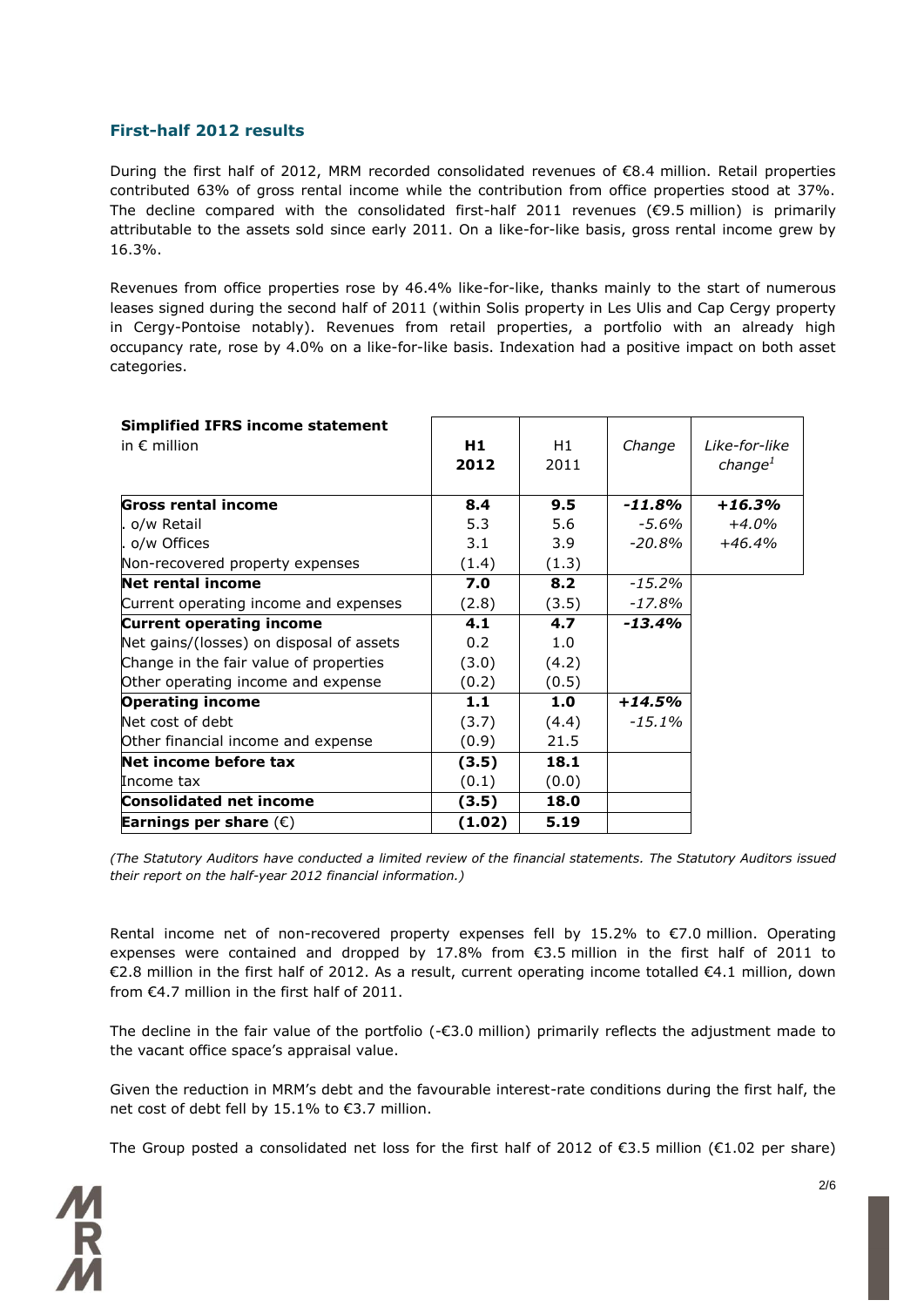compared with net income of  $E18.0$  million in the first half of 2011. As a reminder, the restructuring agreement signed on 17 February 2011 concerning a €83.6 million credit facility led to the recognition of a €22.6 million net financial gain in 2011.

### **Net operating cash flow<sup>2</sup>**

Gross operating income stood at  $\epsilon$ 4.3 million in the first half of 2012, down from  $\epsilon$ 5.3 million in the first half of 2011. This decline reflects the fall in rental income as a result of asset disposals. Even so, the net operating cash flow totalled €0.3 million, compared with -€0.6 million in the first half of the previous year. The Group reaped the benefit of a lower cost of debt. Furthermore, as a reminder, the bank debt restructuring agreement signed in February 2011 led to €1.3 million in non-operating expenses in the first half of last year.

### **Portfolio at 30 June 2012**

The value<sup>3</sup> of MRM's portfolio came to  $\epsilon$ 277.4 million at 30 June 2012, compared with  $\epsilon$ 287.5 million at 31 December 2011. This reflects the impact of the assets sold for a price of €14.0 million during the first half of 2012 as well as investment in value-enhancement work for €6.8 million, devoted principally to the Nova property in La Garenne-Colombes (92). Excluding asset disposals and investments, the fair value of the portfolio dropped by €3.0 million during the first half of the year.

Restated for the impact of asset disposals, the value of the portfolio increased by 1.4% during the first six months of 2012.

| Value <sup>3</sup> of MRM's portfolio<br>in $\epsilon$ million | 30 June 2012 | 31 Dec. 2011<br>restated for<br>H <sub>1</sub> 2012<br>disposals | 31 Dec. 2011 |
|----------------------------------------------------------------|--------------|------------------------------------------------------------------|--------------|
| Retail properties                                              | 153.2        | 151.7                                                            | 165.6        |
| Stabilised offices                                             | 54.7         | 54.5                                                             | 54.5         |
| Offices in the process of being let                            | 69.4         | 67.4                                                             | 67.4         |
| <b>Total MRM</b>                                               | 277.4        | 273.5                                                            | 287.5        |

At 30 June 2012, retail properties accounted for 55%, stabilised office properties for 20% and office properties in the process of being let for 25% of the value of MRM's property portfolio. The retail properties are located in the Paris region and in the provinces, while the office properties are concentrated in the Paris region.

The property portfolio as a whole represents a total area of 148,416 sqm. The average occupancy rate for the portfolio was 74% or 84% excluding vacant properties i.e. Nova in La Garenne-colombes (92) and Urban,a property located in Montreuil (93) which is under promissory sell agreement to be sold as it is.

<sup>&</sup>lt;sup>3</sup> Definitive value excluding transfer taxes, based on appraisals at 30 June 2012 performed by Catella (offices) and Savills (retail properties) and including held-for-sale assets recognised in accordance with IFRS 5 (the portfolio value published for indicative purposes on 26 July 2012 stood at €276.8 million)



 $\overline{a}$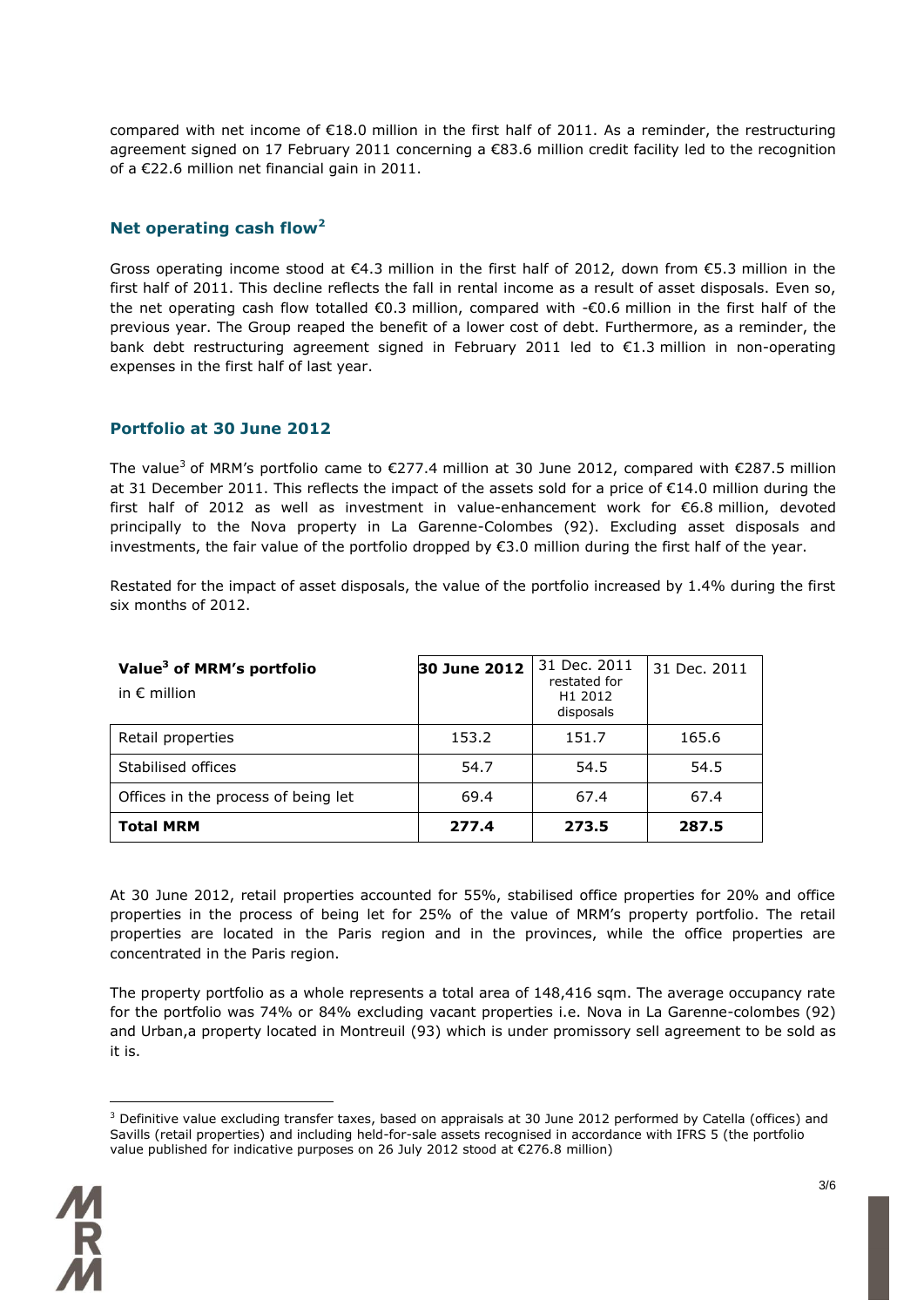At 1 July 2012, MRM's total net annualised rents<sup>4</sup> came to  $\epsilon$ 14.5 million compared with  $\epsilon$ 15.8 million at 1 January 2012. Most of this decline was accounted for by the assets sold during the first half of the year and, to a lesser extent, by some retail and office properties being vacated.

#### **Retail portfolio**

The value of the **retail** portfolio stood at €153.2 million at 30 June 2012, up 1% on a like-for-like basis compared with at 31 December 2011. On a reported basis, the value of the portfolio declined following the sale of five out-of-town retail assets in February 2012 for  $E14.2$  million excluding transfer taxes.

Net annualised rents<sup>4</sup> for the **retail** portfolio totalled €9.0 million at 1 July 2012 compared with €9.2 million at 1 January 2012 (restated for the assets sold during the first half). During the first half, four new leases<sup>5</sup> were signed, representing  $\epsilon$ 0.5 million in annual rental income. At 1 July 2012, the occupancy rate stood at 92% for the retail properties.

#### **Office portfolio**

At 30 June 2012, the value of the **stabilised office** portfolio came to €54.7 million, compared with the €54.5 million recorded at 31 December 2011. Net annualised rents<sup>4</sup> for this portfolio totalled €3.9 million in the first half of 2012, compared with €4.1 million at 31 December 2011. During the first six months, two new leases<sup>5</sup> were signed with a value of  $\epsilon$ 0.2 million. The occupancy rate for stabilised offices stood at 97% at 1 July 2012.

The Group invested €6 million in **offices in the process of being let** to complete the works to the Nova property in La Garenne-Colombes (92). The building, which was inaugurated in its new configuration in June, is currently in the process of being let, as is the vacant space in three multitenant properties in the portfolio - Cap-Cergy in Cergy-Pontoise (95), Cytéo in Rueil-Malmaison (92) and Delta in Rungis (94). Net annualised rents<sup>4</sup> came to  $E1.6$  million and the occupancy rate stood at 29% at 1 July 2012. Since then, the signature of a 1,250 sqm lease in Delta property in Rungis (94) has lifted the occupancy rate to 31%.

#### **Balance sheet, cash position and net asset value**

The value of investment properties went up from  $\epsilon$ 243.2 million to  $\epsilon$ 265.6 million during the first six months of the year. This increase was notably attributable to the reclassification under this category of certain properties, which were previously accounted for under assets held for sale. During the first half of the year, MRM sold assets for a total of €14.2 million excluding transfer taxes. At 30 June 2012, assets held for sale stood at €11.8 million.

At the end of the first half of 2012, MRM's bank debt totalled €199.2 million, compared with €202.2 million at 31 December 2011. At 30 June 2012, just €1.8 million in bank debt was due to be repaid in 2012.

Bank debt at 30 June 2012 accounts for 71.8% of the portfolio value, compared with 70.3% at 31 December 2011. The average margin on this debt stands at 146 basis points (excluding the impact of set-up costs). 100% of variable-rate debt is hedged by financial instruments such as caps. MRM also has a €54 million bond issue due to mature in late 2013.

<sup>5</sup> New leases or leases renegotiated on improved terms



 $\overline{a}$ 

<sup>4</sup> Excluding taxes, charges, rent-free periods and improvements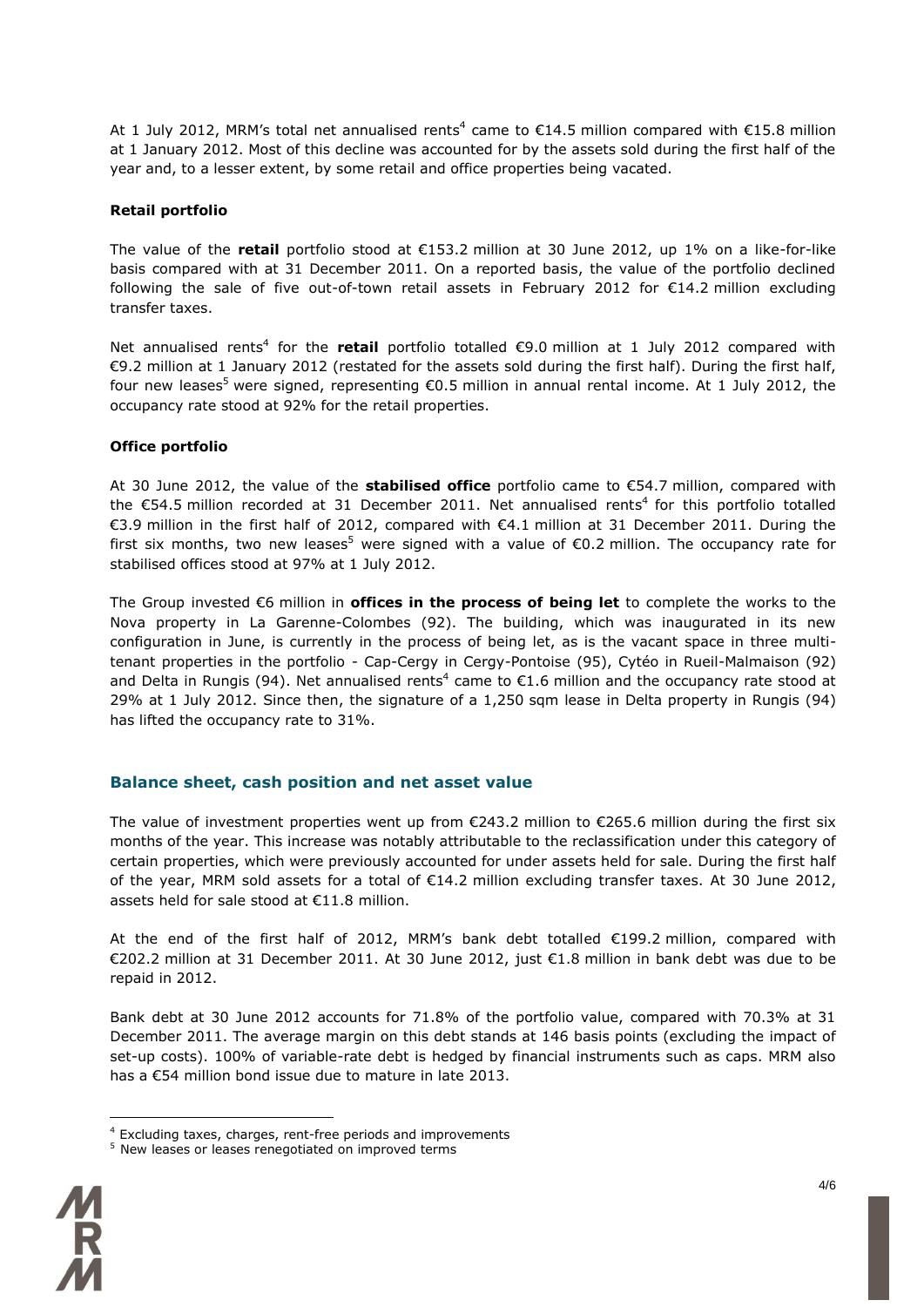| <b>Simplified IFRS balance sheet</b><br>in $\epsilon$ million | 30 June<br>2012 | 31 Dec.<br>2011 |
|---------------------------------------------------------------|-----------------|-----------------|
| Investment properties                                         | 265.6           | 243.2           |
| Assets held for sale                                          | 11.8            | 44.3            |
| Receivables/Current assets                                    | 11.6            | 12.0            |
| Cash and cash equivalents                                     | 4.5             | 2.4             |
| <b>Total assets</b>                                           | 293.5           | 301.9           |
| Equity                                                        | 17.7            | 21.3            |
| Bond issue                                                    | 54.0            | 54.0            |
| Bank debt                                                     | 199.2           | 202.2           |
| borrowings<br>and<br>Other<br>current                         | 22.6            | 24.4            |
| liabilities                                                   |                 |                 |
| <b>Total equity and liabilities</b>                           | 293.5           | 301.9           |

*(The Statutory Auditors have conducted a limited review of the financial statements. The Statutory Auditors issued their report on the half-year 2012 financial information.)*

MRM's equity came to €17.7 million at 30 June 2012, compared with €21.3 million at 31 December 2011, as a result of the appropriation of the net loss recorded for the first half of 2012.

At 30 June 2012, the liquidation net asset value came to  $\epsilon$ 5.1 per share, compared with  $\epsilon$ 6.1 six months earlier and replacement net asset value stood at €9.6 per share, compared with €10.6 six months earlier.

| <b>Net Asset Value</b>    | 30 June 2012 | 31 Dec. 2011 |
|---------------------------|--------------|--------------|
| Liquidation NAV per share | €5.1         | 66.1         |
| Replacement NAV per share | €9.6         | €10.6        |

#### **Recent events and outlook**

On 25 September 2012, MRM signed an agreement with SaarLB postponing the maturity date of a €30.0 million credit line from April 2013 to April 2014. The total amount of MRM's bank debt falling due in 2013 has therefore been reduced to €61.1 million, of which €58 million in December 2013.

On 27 September 2012, MRM finalised the sale of the office property located on *rue Niepce* in Paris  $(14<sup>th</sup>)$  for  $\epsilon$ 8.1 million. After selling costs and the repayment of the associated bank debt, this asset disposal gave rise to €1.4 million in net cash. These funds will be used to help finance the capital expenditure committed.